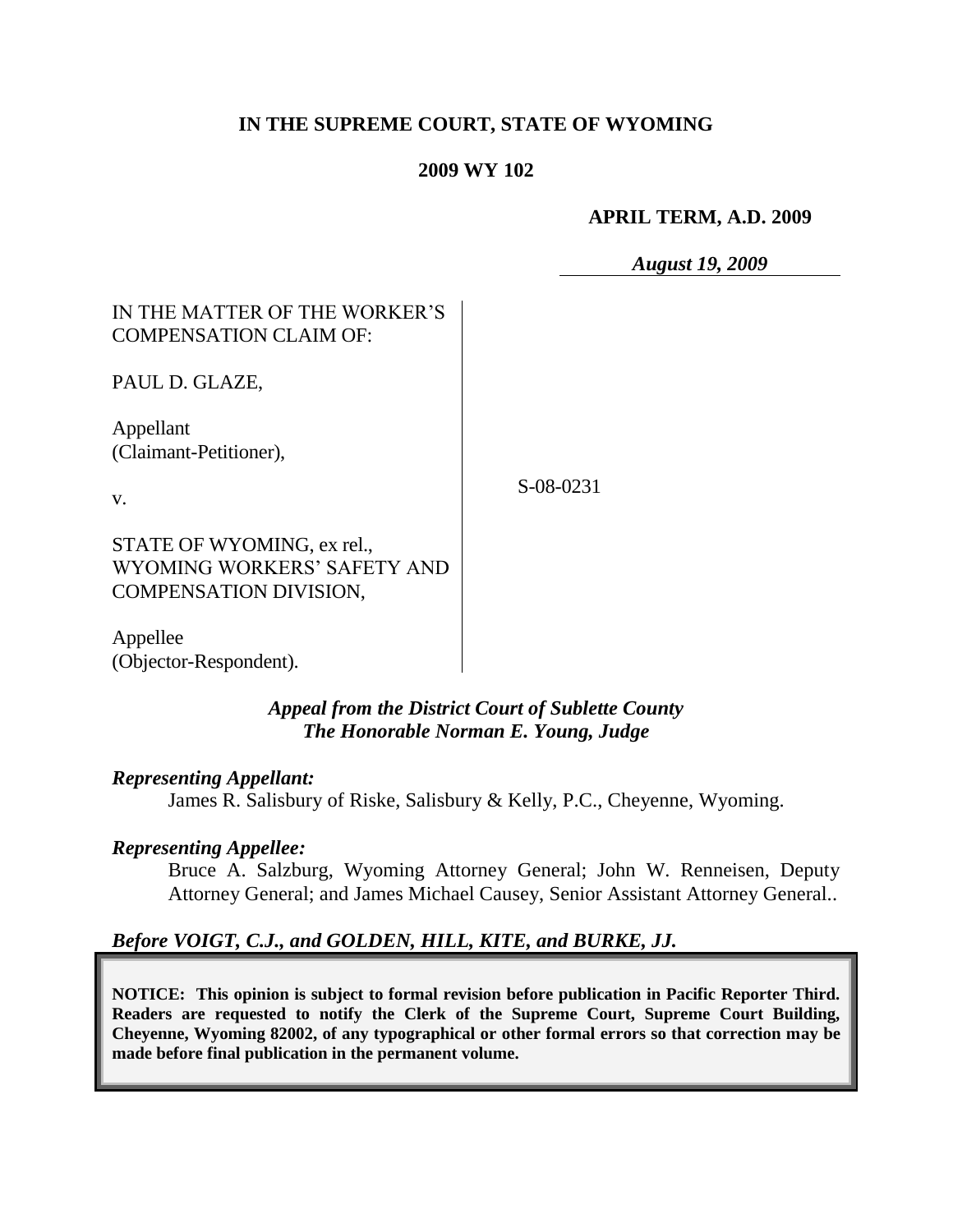## **HILL,** Justice.

[¶1] Paul Glaze appeals from the district court"s order affirming the Medical Commission"s ruling that he was not entitled to additional temporary total disability benefits. The Medical Commission determined that Mr. Glaze failed to meet his burden of proving that, after he had been awarded permanent partial disability benefits, he had suffered an increase in incapacity due solely to his work related injury. After reviewing the entire record in accordance with our standard of review, we conclude that the Medical Commission"s decision was contrary to the overwhelming weight of the evidence. Consequently, we reverse and remand.

## **ISSUES**

[¶2] Mr. Glaze presents related issues on appeal:

A. Whether the Medical Commission committed an error of law by denying [Mr. Glaze] temporary total disability benefits subsequent to his award and receipt of permanent partial disability benefits.

B. Whether the decision of the Medical Commission is supported by substantial evidence.

> 1. Whether the determination by the Medical Commission that [Mr. Glaze] failed to show that the surgery at issue was solely related to the work-place injury is supported by substantial evidence.

> 2. Whether the determination by the Medical Commission that [Mr. Glaze] failed to show an increase in incapacity is supported by substantial evidence.

Although phrased more generally, the State of Wyoming ex rel. Wyoming Workers" Safety and Compensation Division (Division) propounds a similar issue.

# **FACTS**

[¶3] Mr. Glaze suffered a work related back injury in 2002 and underwent surgery to fuse the herniated disc at level L5-S1. The Division paid medical benefits and temporary total disability benefits. In 2003-2004, Mr. Glaze received permanent partial impairment benefits and a permanent partial disability award pursuant to Wyo. Stat. Ann. § 27-14- 405 (LexisNexis 2009). Although his physician, Mary Neal, M.D., released him to return to light duty work, he did not work after the 2002 injury.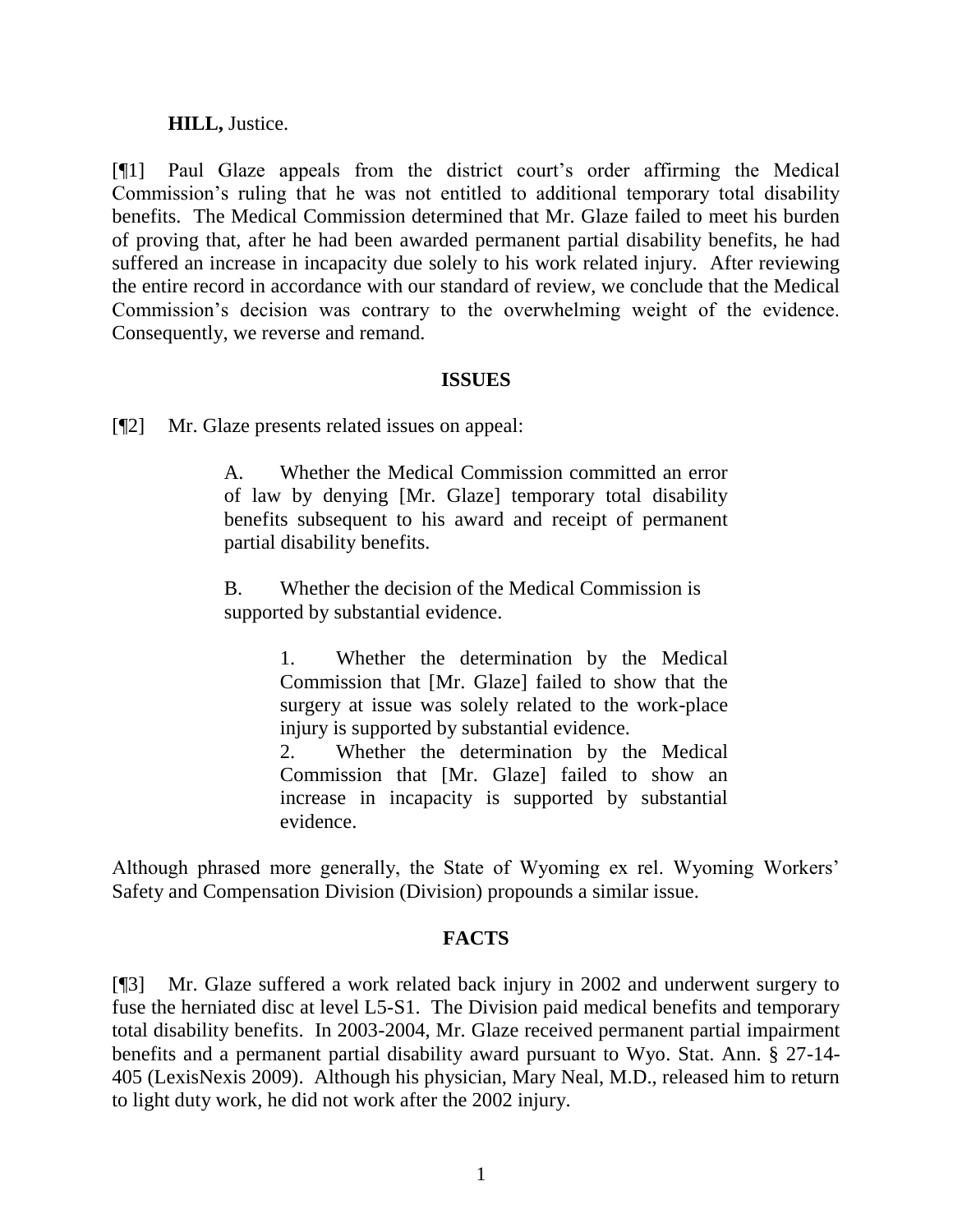[¶4] On February 9, 2005, Mr. Glaze underwent surgery to repair damage to the segment adjacent to the fused segment, L4-5. Dr. Neal certified that Mr. Glaze was unable to work as a result of the surgery, and he applied for temporary total disability benefits. The Division issued a final determination, denying Mr. Glaze's request for benefits pursuant to Wyo. Stat. Ann. § 27-14-404(b) (LexisNexis 2009) because he had already received permanent partial disability benefits and had not returned to gainful employment.

[¶5] On March 3, 2005, Mr. Glaze filed an objection to the Division"s final determination. He requested that the matter be referred to the appropriate administrative agency for contested case proceedings. His notice of objection also stated:

> It is the position of Mr. Glaze that he has suffered an increase of incapacity solely related to his work related injury and therefore his current claims for temporary total disability benefits are compensable under the Wyoming Workers' Compensation Act. Please consider this correspondence as a petition for modification of benefits pursuant to W.S. § 27- 14-605.

The Division referred the case to the Medical Commission.

[¶6] On April 29, 2005, Glaze filed, with the Medical Commission, a formal petition for modification of benefits under Wyo. Stat. Ann. § 27-14-605(a) (LexisNexis 2009), which allows additional benefits if the claimant has suffered an increase of incapacity due solely to the work related injury.

[¶7] The hardware used to fuse the L4-5 segment in February of 2005 failed, and Mr. Glaze underwent another surgery on May 27, 2005 to repair the problem. Dr. Neil continued to certify that Mr. Glaze was temporarily totally disabled until October 1, 2005.

[¶8] After a contested case hearing, a Medical Commission hearing panel ruled that Mr. Glaze was not entitled to additional temporary total disability benefits because he had not shown that he had suffered an increase of incapacity due solely to his work related injury. The district court affirmed the Medical Commission"s decision, and Mr. Glaze appealed.

# **STANDARD OF REVIEW**

[¶9] When we consider an appeal from a district court"s review of an administrative agency's decision, we give no deference to the district court's decision. Instead, "we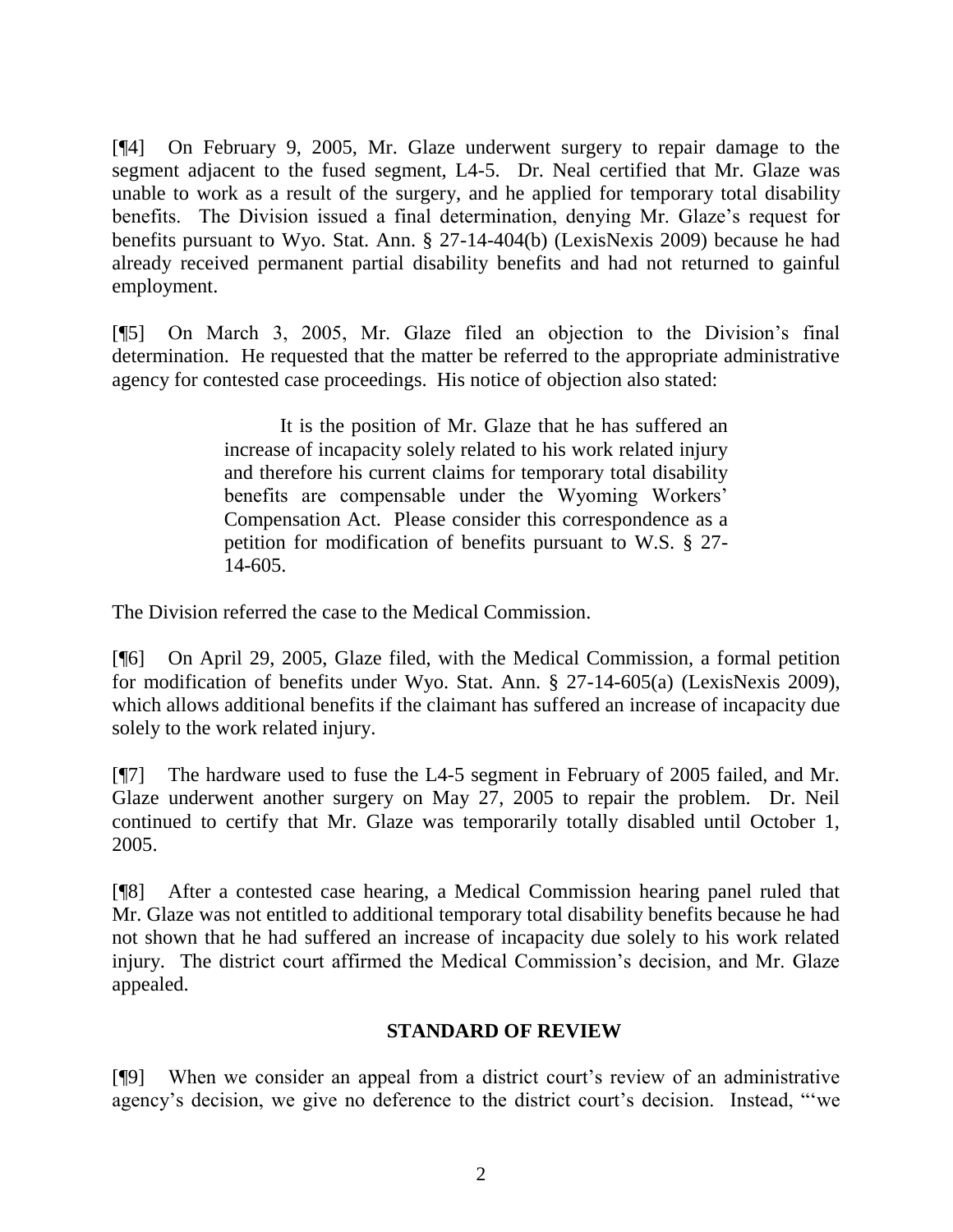review the case as if it had come directly to us from the administrative agency."" *Newman v. State ex. rel Wyoming Workers' Safety and Compensation Division*, 2002 WY 91, ¶ 7, 49 P.3d 163, 166 (Wyo.2002) (quoting *French v. Amax Coal West*, 960 P.2d 1023, 1027 (Wyo.1998) (citation omitted)). Our review is governed by Wyo. Stat. Ann. § 16-3-114 (c) (LexisNexis 2009), which states in relevant part:

> (c) To the extent necessary to make a decision and when presented, the reviewing court shall decide all relevant questions of law, interpret constitutional and statutory provisions, and determine the meaning or applicability of the terms of an agency action. In making the following determinations, the court shall review the whole record or those parts of it cited by a party and due account shall be taken of the rule of prejudicial error. The reviewing court shall:

> > (i) Compel agency action unlawfully withheld or unreasonably delayed; and

> > (ii) Hold unlawful and set aside agency action, findings and conclusions found to be:

. . . .

(E) Unsupported by substantial evidence in a case reviewed on the record of an agency hearing provided by statute.

[¶10] We recently refined our substantial evidence standard of review in *Dale v. S & S Builders, LLC,* 2008 WY 84, *¶* 22, 188 P.3d 554, 561 (Wyo. 2008):

> If the hearing examiner determines that the burdened party failed to meet his burden of proof, we will decide whether there is substantial evidence to support the agency's decision to reject the evidence offered by the burdened party by considering whether that conclusion was contrary to the overwhelming weight of the evidence in the record as a whole.

As always, we review an agency"s conclusions of law *de novo*, and ""[w]e will affirm an agency"s legal conclusion only if it is in accordance with the law."" *Diamond B Servs., Inc. v. Rohde*, 2005 WY 130, ¶ 12, 120 P.3d 1031, 1038 (Wyo. 2005) (quoting *DC Prod. Serv. v. Wyo. Dep't of Employment*, 2002 WY 142, ¶ 7, 54 P.3d 768, 771 (Wyo. 2002)).

## **DISCUSSION**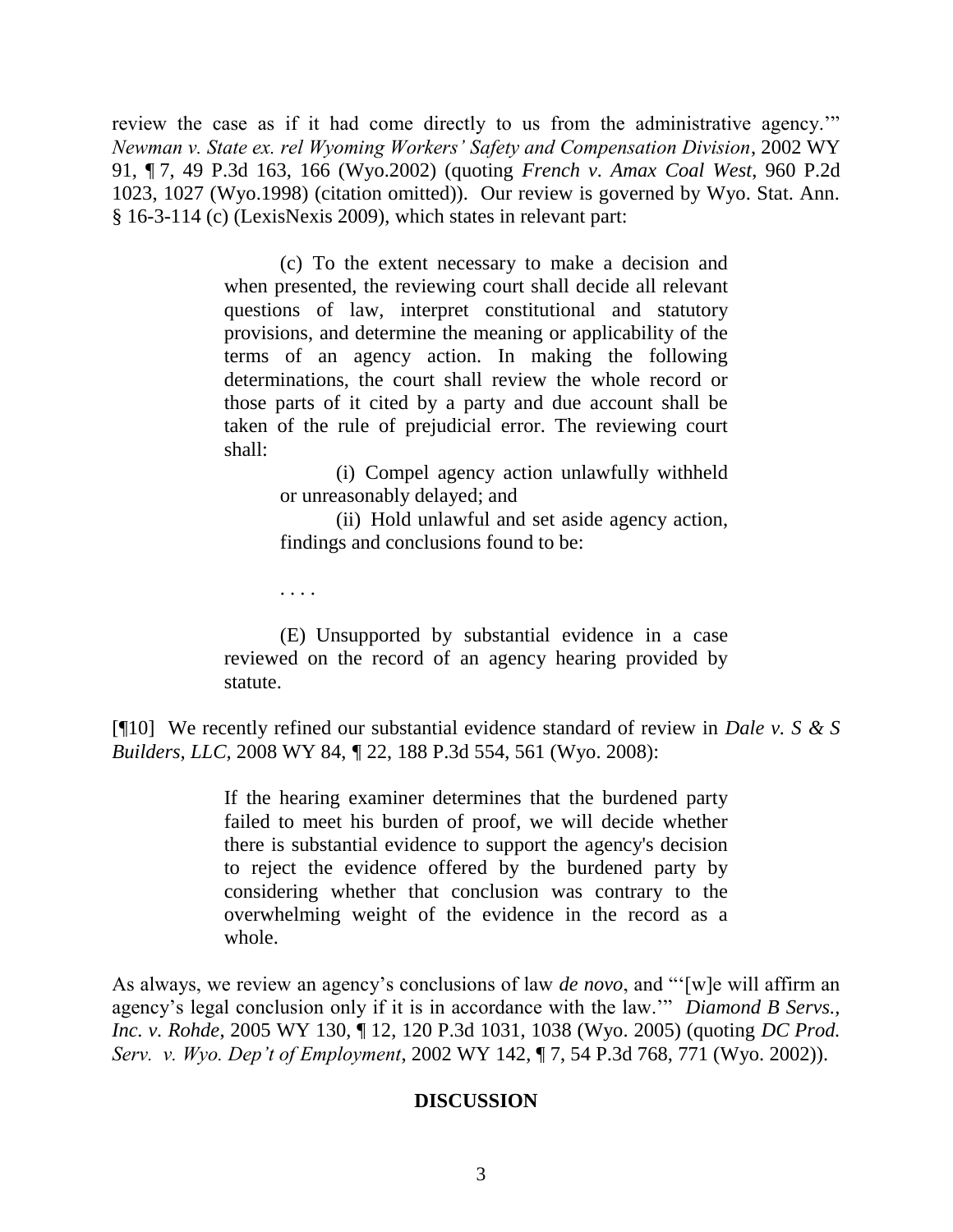[¶11] Mr. Glaze challenges the Medical Commission"s ruling that he did not meet his burden of proving that he was entitled to receive additional temporary total disability benefits pursuant to § 27-14-605. Temporary total disability is defined as

> that period of time an employee is temporarily and totally incapacitated from performing employment at any gainful employment or occupation for which he is reasonably suited by experience or training.

Wyo. Stat. Ann. § 27-14-102(a)(xviii) (LexisNexis 2009). Temporary total disability benefits are governed by Wyo. Stat. Ann. § 27-14-404 (LexisNexis 2009), which states in relevant part:

> (a) If after a compensable injury is sustained and as a result of the injury the employee is subject to temporary total disability as defined under W.S.  $27-14-102(a)(xviii)$ , the injured employee is entitled to receive a temporary total disability award . . .

> (b) Any employee awarded benefits under [W.S. 27-](http://www.westlaw.com/Find/Default.wl?rs=dfa1.0&vr=2.0&DB=1000377&DocName=WYSTS27-14-405&FindType=Y) [14-405](http://www.westlaw.com/Find/Default.wl?rs=dfa1.0&vr=2.0&DB=1000377&DocName=WYSTS27-14-405&FindType=Y) [permanent partial disability benefits] or [27-14-406](http://www.westlaw.com/Find/Default.wl?rs=dfa1.0&vr=2.0&DB=1000377&DocName=WYSTS27-14-406&FindType=Y) is not eligible for benefits under subsection (a) of this section unless the employee has returned to gainful employment and following employment, undergoes additional surgery not reasonably contemplated before the award for permanent impairment or disability and then only for a reasonable period of recuperation, confinement for medical care during the actual period of confinement or unless application is made and an award is granted under [W.S. 27-14-605.](http://www.westlaw.com/Find/Default.wl?rs=dfa1.0&vr=2.0&DB=1000377&DocName=WYSTS27-14-605&FindType=Y)

[¶12] The last part of § 27-14-404(b) allows additional temporary total disability benefits after a permanent partial disability award if the claimant qualifies for additional benefits under § 27-14-605. The pertinent part of that provision states:

> (a) If a determination is made in favor of or on behalf of an employee for any benefits under this act, an application may be made to the division by any party within four (4) years from the date of the last payment for additional benefits or for a modification of the amount of benefits on the ground of increase or decrease of incapacity due solely to the injury, or upon grounds of mistake or fraud. The division may, upon the same grounds and within the same time period, apply for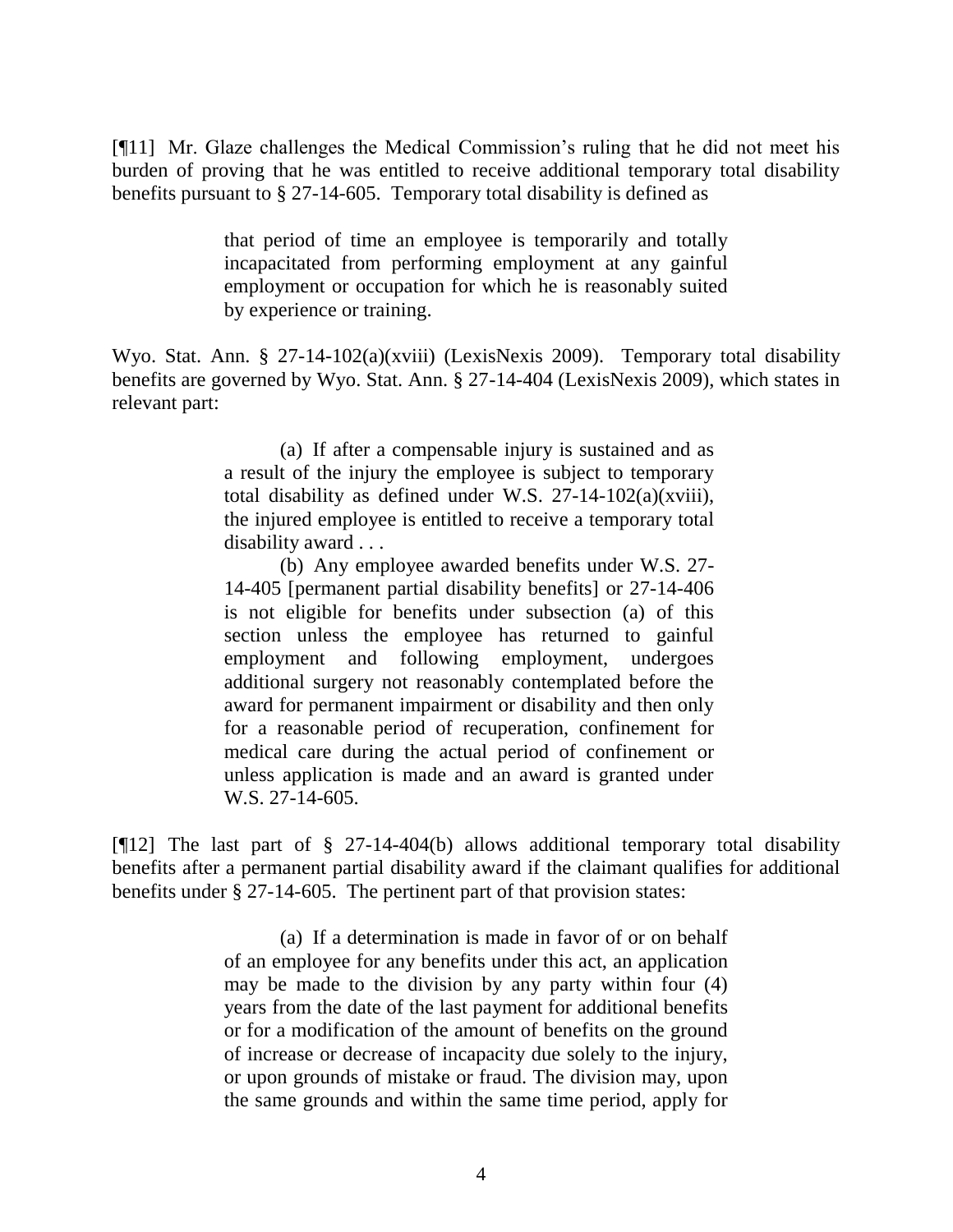modification of medical and disability benefits to a hearing examiner or the medical commission, as appropriate.

[¶13] The dispute in this case focused on whether or not Mr. Glaze had suffered an increase of incapacity due solely to his work related injury. As with other workers' compensation claims, the claimant has the burden of proving he is entitled to additional benefits under § 27-14-605(a). See, *In re Hernandez,* 8 P.3d 318, 322-23 (Wyo. 2000); Lehman v. State ex rel. Wyoming Workers' Safety and Compensation Division, 752 P.2d 422, 425 (Wyo. 1988). The extent and duration of an injured worker"s disability are questions of fact. *Lehman,* 752 P.2d at 425.

[¶14] The Medical Commission found:

35. Mr. Glaze has not met his burden of proof for entitlement to additional TTD benefits under W.S. § 27-14- 605(a). Mr. Glaze has not proven either an increase in incapacity nor has he proven that any alleged increase in incapacity was due solely to his original injury of January 3, 2002.

As to whether the alleged increase in incapacity was due solely to the work injury in question, in 1992 he sustained an injury to his back and had surgery at his L5-S1 level which was the removal of a part of his disc. He continued to have some degree of symptoms after that surgery. After the work injury in January of 2002, x-rays and radiographic studies of his low back showed pre-existing degenerative changes at L3- 4 and L5-S1. His back at the L4-5 level was normal. A discogram procedure showed degenerative changes at L3-4 and L5-S1. The L4-5 level was again normal. Surgery was performed in August of 2002 at the L5-S1 level. He never returned to work. Surgery in February and May of 2005 included surgery to the L4-5 disc space which was previously noted as normal. This disc has degenerated with the passage of time, possibly accelerated by the prior surgery as opined by Dr. Neal. Radiographic studies showed a progressive degeneration of the L4-5 disc space over the years which lead to surgery at this level. Incapacity caused by the natural degeneration of a condition and accelerated by a work accident is not incapacity due solely to a compensable injury. Through leading questions counsel for the Employee/Claimant was able to get Dr. Neal to state the 2005 surgeries were directly related to the work injury. Being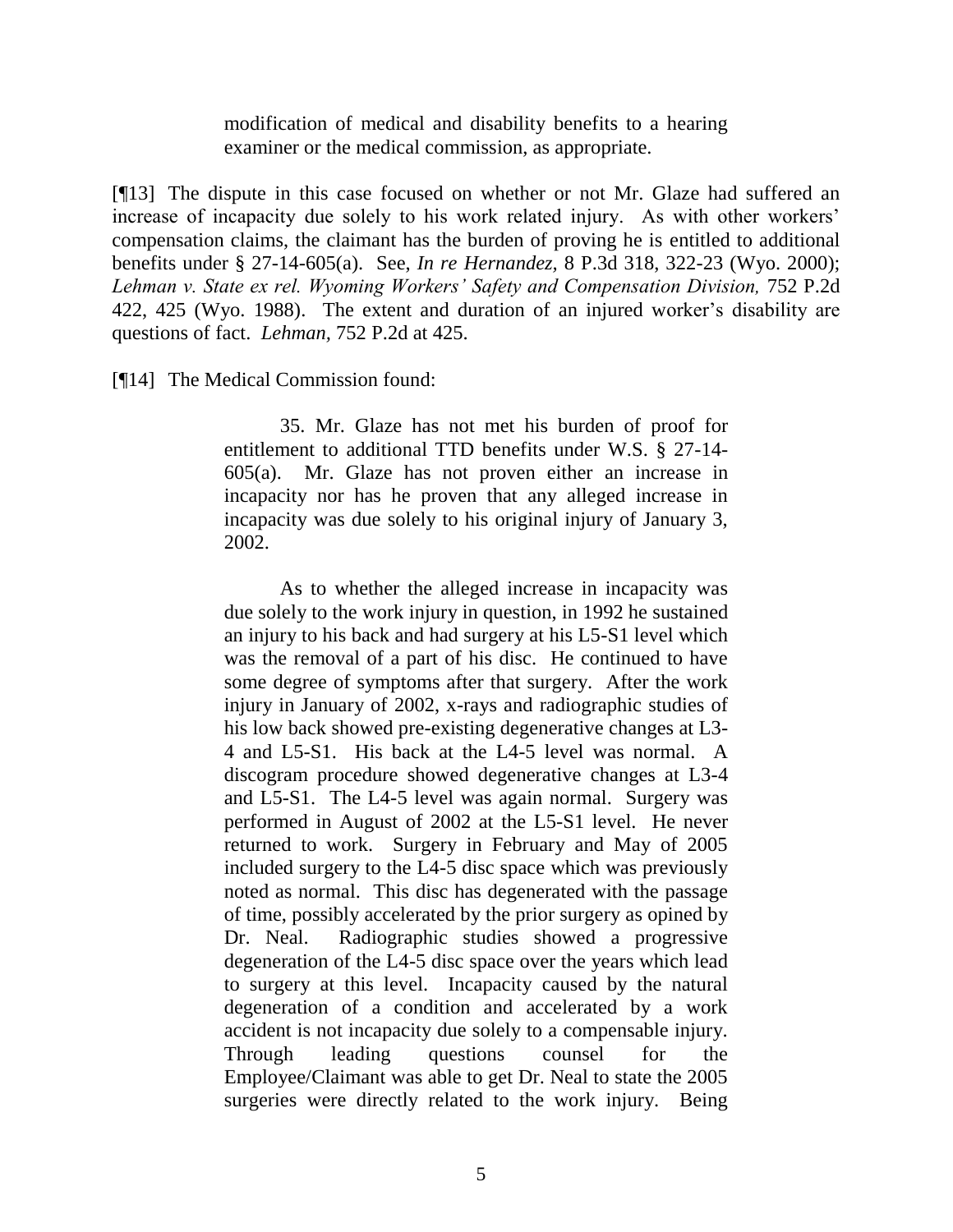"directly related" and "solely related" are not the same. Dr. Neal testified the 2005 surgery at L4-5 was necessary due to degeneration.

Dr. Neal"s opinion is further disregarded in that it appears she never actually examined Mr. Glaze. While she would take a history and review radiographic studies, she never performed an actual "hands on" examination. She further appears to be acting as an advocate for her patient and she may well be concerned with ongoing payment for her treatment of Mr. Glaze which may well impact her opinions in this matter.

36. As to the claimed increase in incapacity, Mr. Glaze's pain has remained essentially the same since the August 2002 surgery although it has waxed and waned. Following the 2002 surgery he received a very high impairment rating of 24%. He testified his restrictions in terms of sitting, standing[,] lifting and walking are the same now as they were after his August 2002 surgery. In July of 2004 he filled out an application for permanent partial disability which indicated he was essentially incapable of doing anything. He signed this form certifying his answers were true. He never returned to any type of work. His condition before and after the February 2005 and May 2005 surgery has remained essentially plateaued, although he appears to have had *less* symptoms after these surgeries. By July of 2005, he was doing very well and reporting no pain. He was then in a car accident which, according to the records, resulted in increased pain for an extended period of time. His condition now is better than it was after the January 2002 work injury. The evidence does not reflect an increase in incapacity.

[¶15] In *Parnell v. State ex rel. Wyoming Workers' Compensation Division,* 735 P.2d 1367, 1368 (Wyo. 1987) (citations omitted), we discussed the types of disability benefits contemplated by the Wyoming Worker"s Compensation Act:

> In the usual case, temporary total disability will be awarded for a single initial period of recovery and stabilization. Once stabilization occurs, the extent of permanent disability, whether partial or total, should be determined and the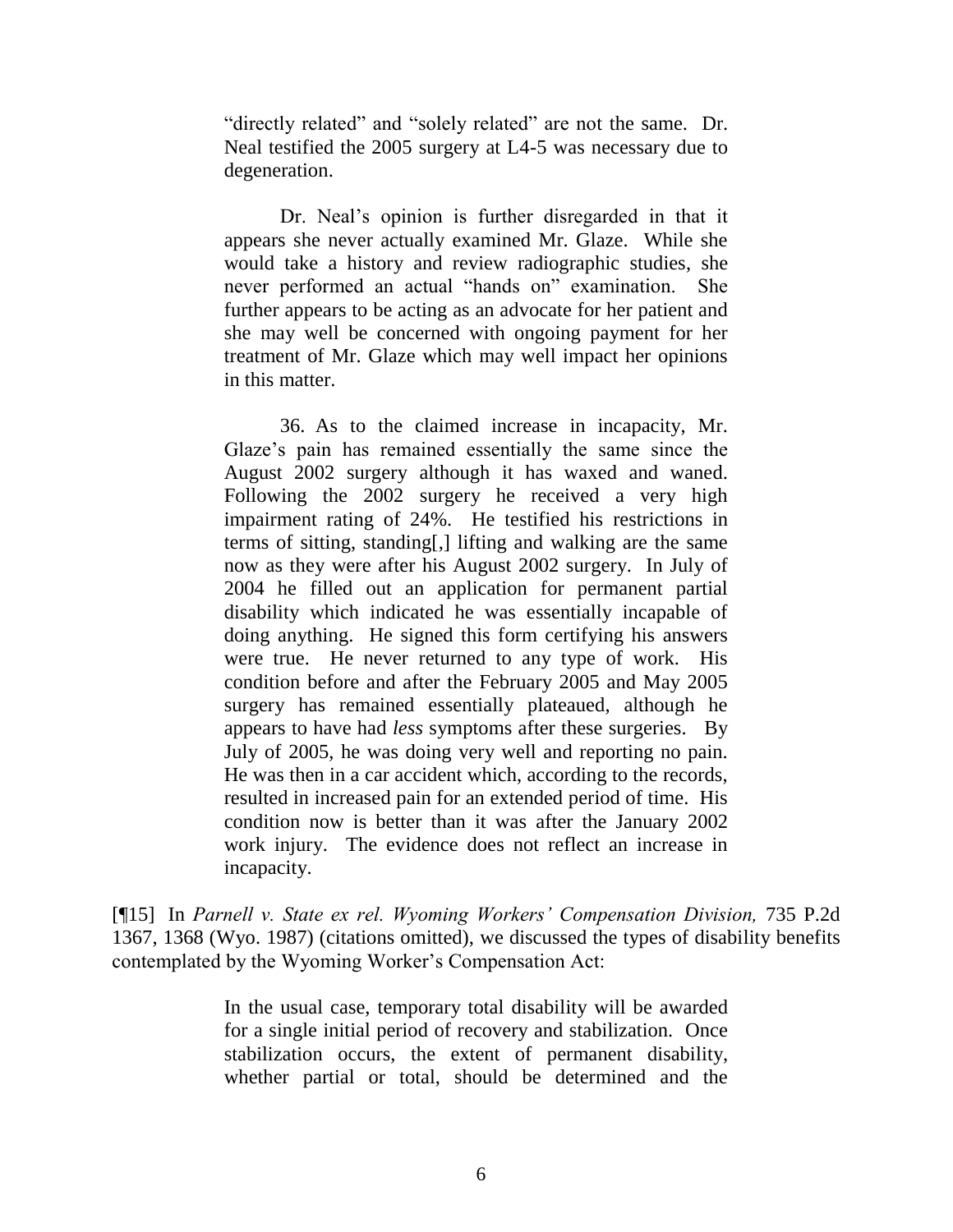employee should receive an appropriate award. Such an award is "subject to the concept of finality."

Ideally, an injured employee will not return to a condition of temporary total disability after receiving a permanent partial disability award. But some cases, like the present case, do not follow the ideal pattern. Realizing this, the legislature enacted § 27-12-606, W.S.1977, [now §27-14- 605] which allows an employee to apply for "additional benefits" . . . on the ground of increase of incapacity[.]

. . . .

The Act does not define the term "increase of incapacity." We think it is clear, however, that when an employee's condition changes from permanent partial disability to temporary *total* disability, his incapacity is increased.

See also, *Hernandez,* 8 P.3d at 322. Thus, under § 27-14-605(a), a claimant may be entitled to temporary total disability benefits even if his permanent partial disability has not increased.

[¶16] A physician"s certification that a claimant is temporarily totally disabled is evidence of an increase in incapacity; however, it is not determinative. *State ex rel. Wyoming Workers' Compensation Division v. Henriksen,* 2001 WY 42, ¶¶ 8-9, 21 P.3d 1185, 1187 (Wyo. 2001). Thus, in order to meet his burden of proof, the claimant must present evidence showing an increase in his incapacity since the permanent partial disability award. *Britton v. Halliburton Services,* 895 P.2d 45, 48 (Wyo. 1995).

[¶17] Mr. Glaze received a permanent partial impairment rating of 24% of the whole person in 2003 and accepted an award based upon that rating. He subsequently received a permanent partial disability award to compensate him for loss of earning capacity. As part of his application for permanent partial disability benefits, Mr. Glaze stated that he could not bend, stoop, twist, squat, kneel, crouch or crawl, although he could occasionally climb stairs and ladders. He also could not work with heavy machinery and he was restricted from carrying, pushing or pulling anything over 20 pounds. The physical capacities questionnaire prepared by Mr. Glaze"s physicians indicated that he was probably capable of performing full time work so long as appropriate restrictions were respected.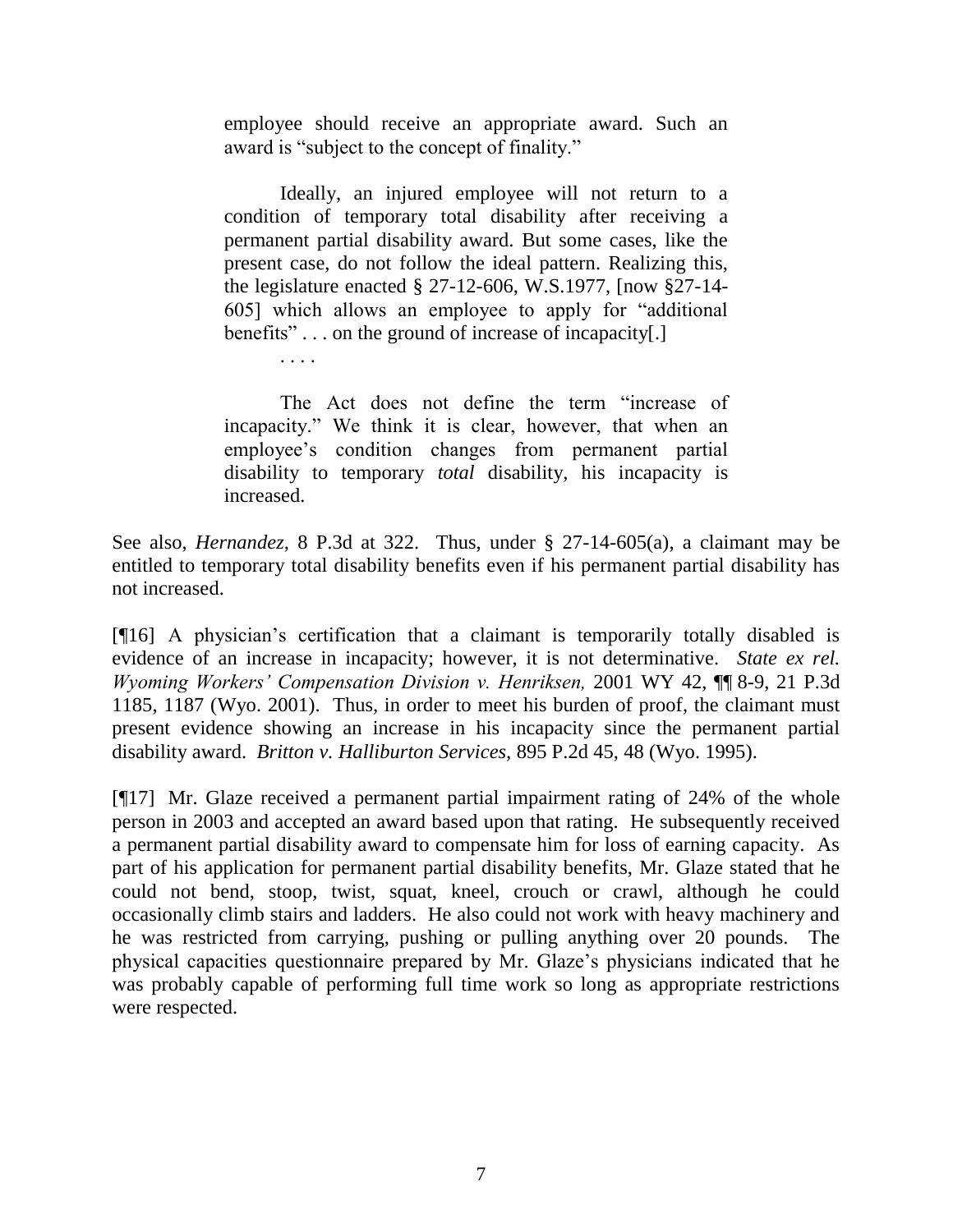[¶18] Dr. Neal released Mr. Glaze to light duty work with restrictions. <sup>1</sup> Mr. Glaze testified that he looked for work, but nobody would hire him.

[¶19] Dr. Neal certified that Mr. Glaze was temporarily totally disabled from February 8, 2005 (the day before the first 2005 surgery) through October 1, 2005. Dr. Neal testified that Mr. Glaze was unable to perform any gainful employment following the surgery. She testified that the typical period of recuperation after surgery is 4 to 6 months, although it could extend to one year. Dr. Neal also testified that Mr. Glaze was temporarily totally disabled after the May 2005 surgery to fix the hardware malfunction from the February 2005 surgery. Again, she testified the recuperation period may take one year. Mr. Glaze testified that he was "laid up" after the 2005 surgeries and underwent physical therapy for a period of time.

[¶20] In *Parnell*, the claimant's physician explained the relationship between the claimant"s surgery and his ability to work. The physician wrote a letter stating that his surgery rendered him temporarily totally disabled because of his need to use crutches while he was recuperating. *Parnell,* 735 P.2d at 1369. Similarly, in *Henriksen,* ¶¶ 4, 9, 21 P.3d at 1186-87, evidence was presented showing that the claimant"s physician advised her to rest and not to work while he treated her.

[¶21] As the definition of temporary total disability makes clear, the right to such benefits depends upon a claimant's ability to perform gainful employment. Looking at the evidence presented about Mr. Glaze"s ability to work, the record demonstrates that he was released to light duty work around the time he received permanent partial disability benefits. Although he did not return to work because he could not find a job with his restrictions, the documents associated with the permanent partial disability ratings and awards indicated that he had the physical ability to do so. Dr. Neal testified that, after undergoing surgery in February of 2005, Mr. Glaze was unable to perform any gainful employment. The Medical Commission"s finding that he had not suffered any increased incapacity focused on his reported pain levels in the months after his 2005 surgeries and his permanent physical restrictions, which did not appear to be significantly different at the time of the hearing than they were when he was rated for permanent partial impairment and disability purposes. The Commission did not concentrate on the temporary incapacity occasioned by the two surgeries. The hearing panel"s questions to Mr. Glaze at the hearing and its decision seem to have pertained to determining whether Mr. Glaze had an increase in permanent disability. For example, the panel asked several questions about how he felt at the time of the hearing in comparison to how he felt before and after the 2002 surgery. Those questions did not help in determining whether he was temporarily totally disabled while recuperating from his 2005 surgeries.

l

<sup>&</sup>lt;sup>1</sup> Dr. Neal testified on cross examination that Mr. Glaze was not capable of performing any type of work after the August 2002 surgery. However, that statement was not made with reference to any time period.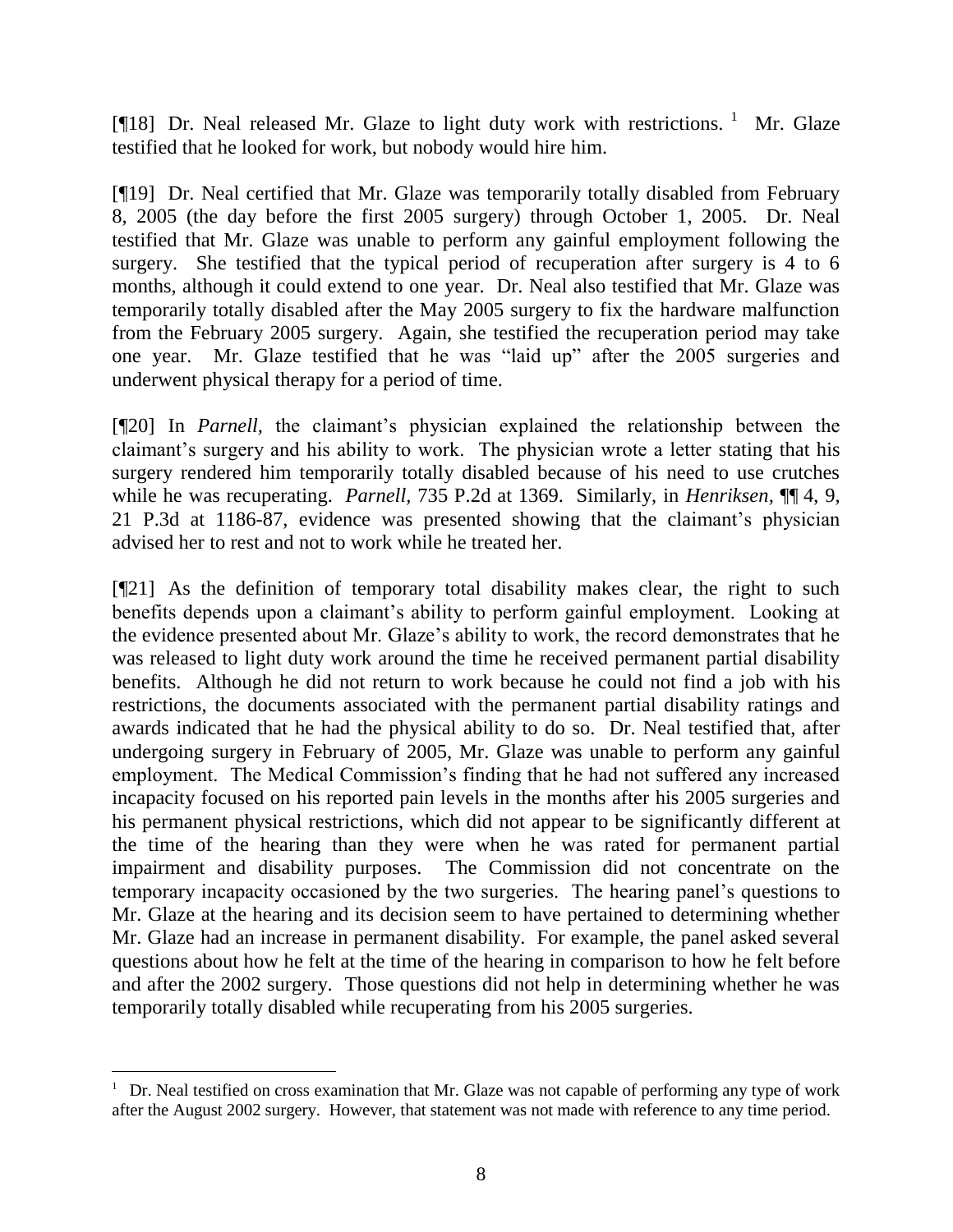[¶22] *Parnell* and *Hernandez* specifically stated that the claimant is not required to show that his level of permanent disability increased. He simply must show that, after receiving a permanent partial disability award, he went through a period of time in which he was incapable of performing any gainful employment. In this case, the overwhelming weight of the evidence establishes that Mr. Glaze's incapacity increased following his surgeries.<sup>2</sup>

[¶23] The Medical Commission also found that Mr. Glaze had not established any alleged increase in incapacity was due solely to his work related injury because the medical evidence showed the surgery to L4-5 was necessitated by natural degeneration. The evidence of the progression of his symptoms at the L4-5 level is aptly recounted in the Medical Commission Finding No. 35, above. However, the Medical Commission"s conclusion that the degeneration was natural is not supported by the evidence. The undisputed evidence clearly established that Mr. Glaze did not have any problem with his back at level L4-5 until after the fusion of L5-S1, which was necessitated by the 2002 work related injury. Dr. Neal testified it is well-documented that a fusion at one level places additional force on the level above the fusion, resulting in degeneration of the disc at the higher level. She stated that the adjacent segment degeneration process normally takes 10 to 15 years, but in Mr. Glaze"s case it happened in an extraordinarily short time. Dr. Neal stated unequivocally that the degeneration process in the L4-5 segment would not have occurred if he had not undergone the L5-S1 fusion in 2002.

[¶24] The Medical Commission cited to *Lehman,* in support of its ruling that Mr. Glaze was not entitled to additional temporary total disability benefits. In that case, we agreed that Mr. Lehman had not met his burden of proving he had suffered an increase in incapacity due solely to his work related injury. 752 P.2d at 424-26. Mr. Lehman's neurosurgeon testified that his "condition was degenerative, and that the changes he observed . . . were a part of the continuum of his basic problem of degeneration accelerated by the accident." *Id.* at 424. That testimony stands in marked contrast to Dr. Neal"s unequivocal testimony that Mr. Glaze would not have suffered degeneration at L4-5 if he had not undergone fusion of the lower level segment, L5-S1, as a result of his work related accident. Thus, *Lehman* does not support the Medical Commission's decision that Mr. Glaze failed to prove that his 2005 surgeries and incapacity resulted solely from the 2002 work related injury.

[¶25] The Medical Commission decision also emphasizes that Dr. Neal did not testify that his increased incapacity was due solely to the work related injury. In April of 2005, Dr. Neal responded to questions posed by the claimant's attorney in correspondence by stating that the February 9, 2005 surgery was reasonable, necessary, and related to the work related accident of January 3, 2002. Dr. Neal testified that the May 27, 2005

 $2^2$  The Medical Commission did not rule on any term of incapacity.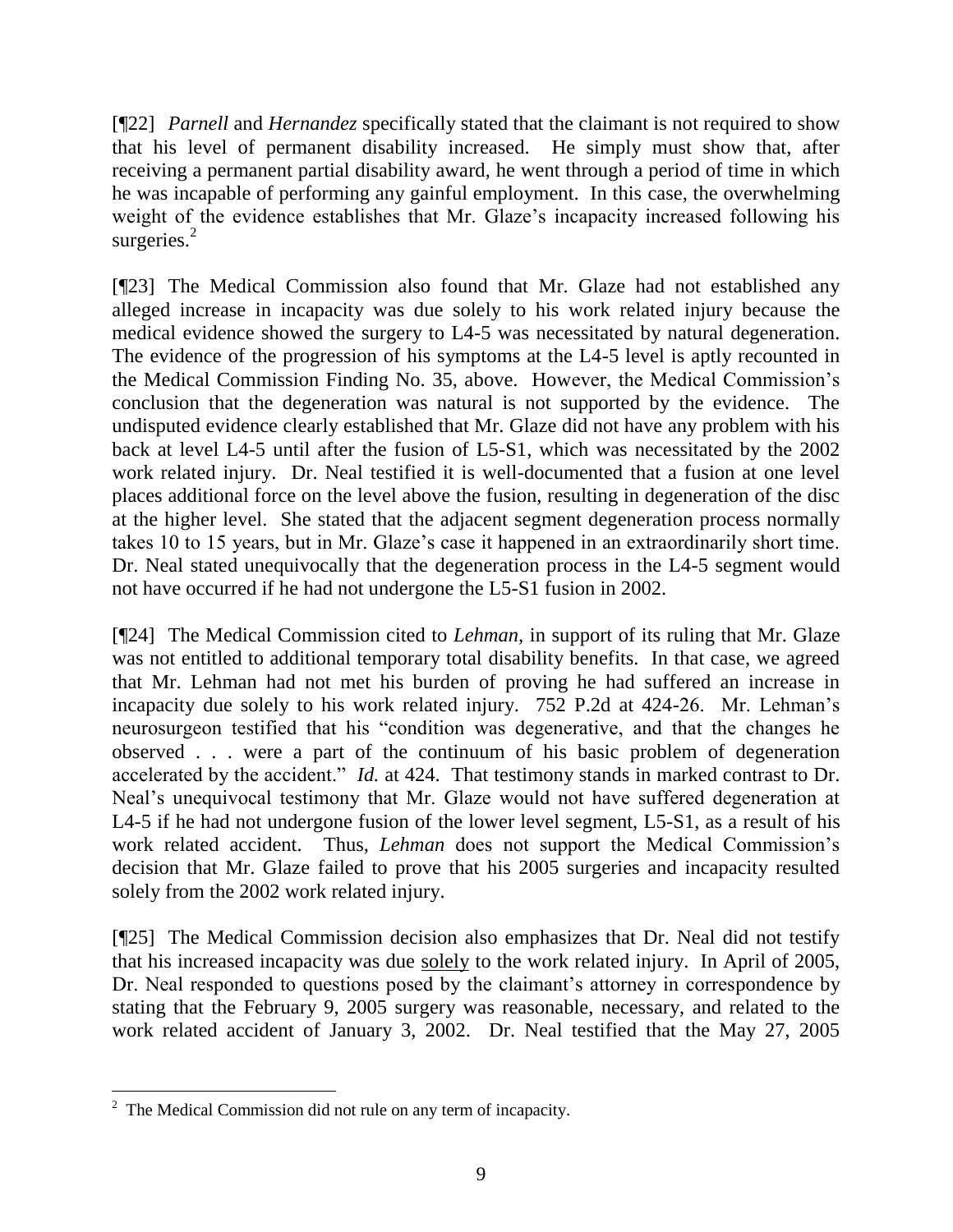surgery was necessary because the hardware implanted during the February 9, 2005 surgery had failed. She stated:

> Q. . . . Doctor, do you have an opinion based upon a reasonable degree of medical probability of whether that May 27, 2005 surgery was solely and directly related to Mr. Glaze's work related accident or the treatment of that work related accident?

> A. What was the beginning of the question, do I feel that it was directly related? Yes.

The attorney did not follow up to clarify whether she believed the May 27, 2005 surgery was due solely to the work related injury.

[¶26] Dr. Neal then went on to discuss her recommendation for a future surgery to address the nonunion of the fusion which occurred "some months" following the May 27, 2005 surgery. She testified:

> Q. . . . Dr. Neal, with respect to your recommendation of future surgery, do you feel that that recommended surgery is reasonable and necessary and solely related to the work related accident of 2002 or the treatment of that injury?

> > A. Yes.

[¶27] As we have stated in the context of a claim for workers" compensation benefits for an aggravation of a pre-existing injury, the medical expert is not required to utter any particular magic words to establish the requisite causation. See *State ex rel. Wyoming Workers' Safety and Compensation Division v. Slaymaker,* 2007 WY 65, ¶ 18, 156 P.3d 977, 984 (Wyo. 2007); *In re Boyce,* 2005 WY 9, ¶ 11, 105 P.3d 451, 455 (Wyo. 2005). So long as the medical expert's testimony contains sufficient information, the fact that she did not use the exact statutory language is irrelevant. Dr. Neal testified that a future surgery to repair a nonunion of the fusion performed in the 2005 surgeries was solely related to the 2002 accident. Obviously, then, the 2005 surgeries and the incapacity occasioned by those surgeries would be solely related to the work related accident. The fact that the physician fumbled a little on the question about the 2005 surgeries and did not specifically state that they were solely related to the work related accident is not fatal to Mr. Glaze"s claim when the evidence clearly established that, in the physician"s opinion, the 2005 surgeries and the associated incapacity were due solely to the 2002 work related injury and the treatment thereof.